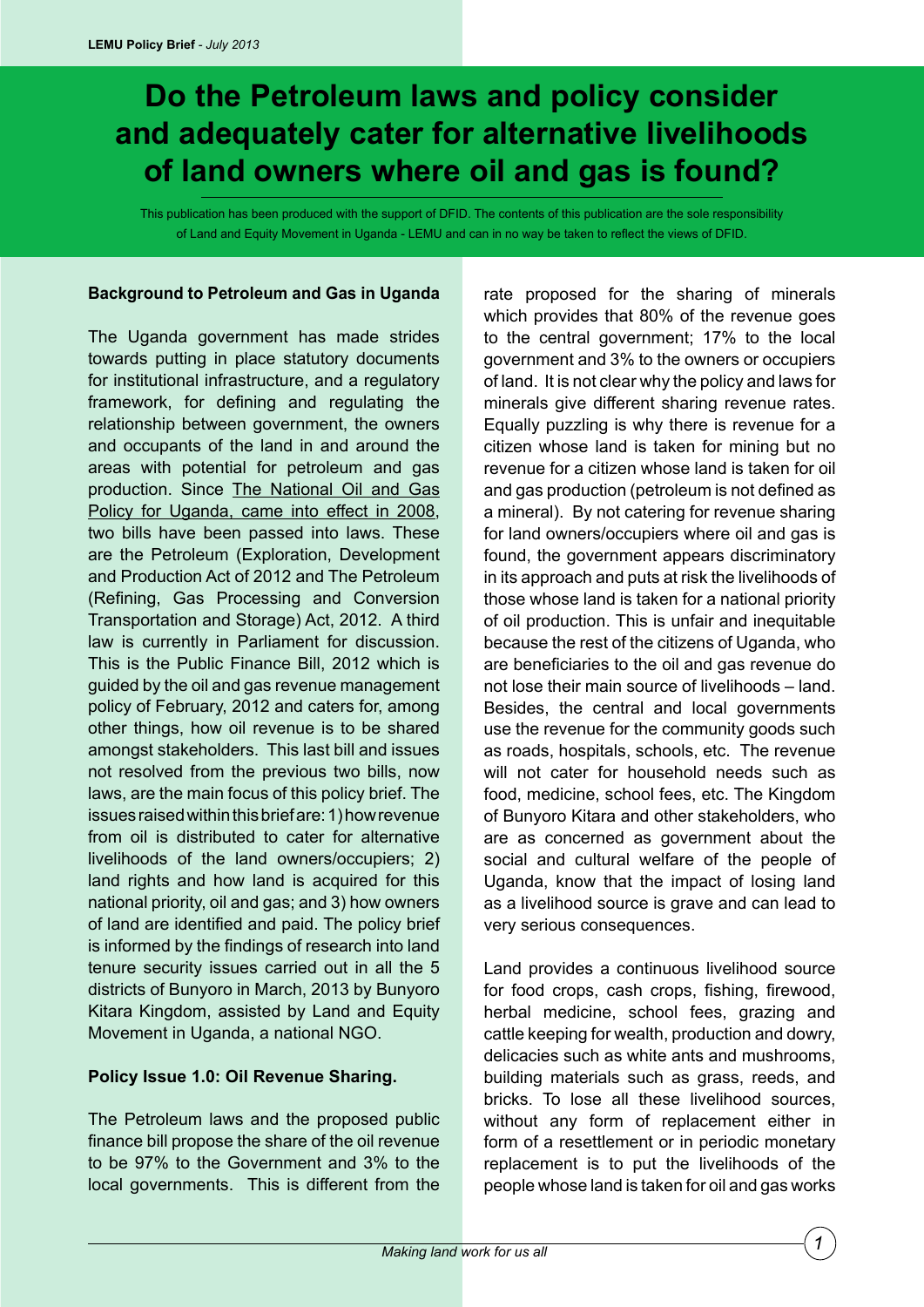at peril. One may argue that compensation is given for the land taken and so all should be well. The finding from the research revealed that the compensation given is not according to the law as provided for by Articles 237 (2) (a) and 26 of the Constitution which provide for the government compulsorily acquiring land in the public interest but on conditions that the acquisition is made under a law which makes provisions for "prompt payment of fair and adequate compensation prior to the taking of possession or acquisition of the property". Sections 42 and 77 of the Land Act Cap 227 provide that when Government or local government acquire land compulsorily, they should give 4 types of payments to the land owners namely: a) market rate purchase price of the unimproved land; b) value of buildings on the land, again at the market rate; c) value of standing crops on land excluding annual crops which could be harvested during the period of notice given to the owners/occupier (d) disturbance allowance of 15% or 30%. It is these compensation rates for crops and buildings of a non permanent nature that the District Land Boards are supposed to keep and revise yearly to assist in this payment.

Despite this very progressive law, the research findings from Bunyoro revealed that when land is taken for oil works, the laws are not being followed by the various actors in three ways:

- 1. The oil companies are the people paying land owners/occupiers. If the law was to be followed, it is the government who should acquire land compulsorily from the citizens for the oil company to start work.
- 2. The payment given to the land owners/ occupiers is only compensation for crops, using the District Land Board rates, not all the payments as provided for by S.42 and S. 77 of the Land Act.
- 3. Payments are not made prior to possession of the land by the oil companies.

If the oil and gas works continue to ignore the land rights of owners/occupiers of land and the government does not provide alternative livelihood sources, the impact will be farreaching with implications for livelihoods insecurity leading to malnutrition, ill health, crime increase and possible death of the land owners/occupiers. It will also lead to the children of the owners not have the same opportunity as other citizens for education. Besides, they will be born landless. This can then mean only one thing: that the children of the land owners whose land have oil and gas can only become casual labourers throughout their lives.

To reverse the current situation of land rights abuses and to avoid risks to future livelihoods of the land owners/occupiers (and their children), who have forfeited their land to national priority, we make the following proposals:

# *Specific Recommendation 1:*

*The Public Finance Bill should:* 

*specify that all households and people who give, sell or lease land for oil exploitation benefit from the income from oil and gas production; the percentage allocation of revenue allocation we propose is as follows: 80% to government; 13% to local government 4% to the Kingdom of Bunyoro Kitara and 3% to the land owners/ occupiers. Alternatively, we recommend that the percentage allocation be the same as is given to mineral land owners – 80% to government; 17% local government and 3% land owners/ occupiers.*

# **Policy Issue 2.0: Rights to land and how to access land**

We appreciate the fact that land surface covered for oil and gas works, including land where pipes will be laid can be large and compensating land owners can put a lot of financial strain on the government. Nevertheless, the Oil and gas revenue to the Government includes Royalties, Profit oil, Taxation, Bonuses and Surface rentals and other fees" In order not to put too much strain on the government to acquire land compulsorily and pay all the legal funds, it is recommended as follows:

## *Specific Recommendation 2.1:*

*The Government allows the surface rental that is paid yearly by the oil companies to be paid to the owners/occupier of land. If this is done, it will also ensure that – after oil work ends, land reverts back to the owners/occupiers, thereby ensuring future livelihoods of the families.*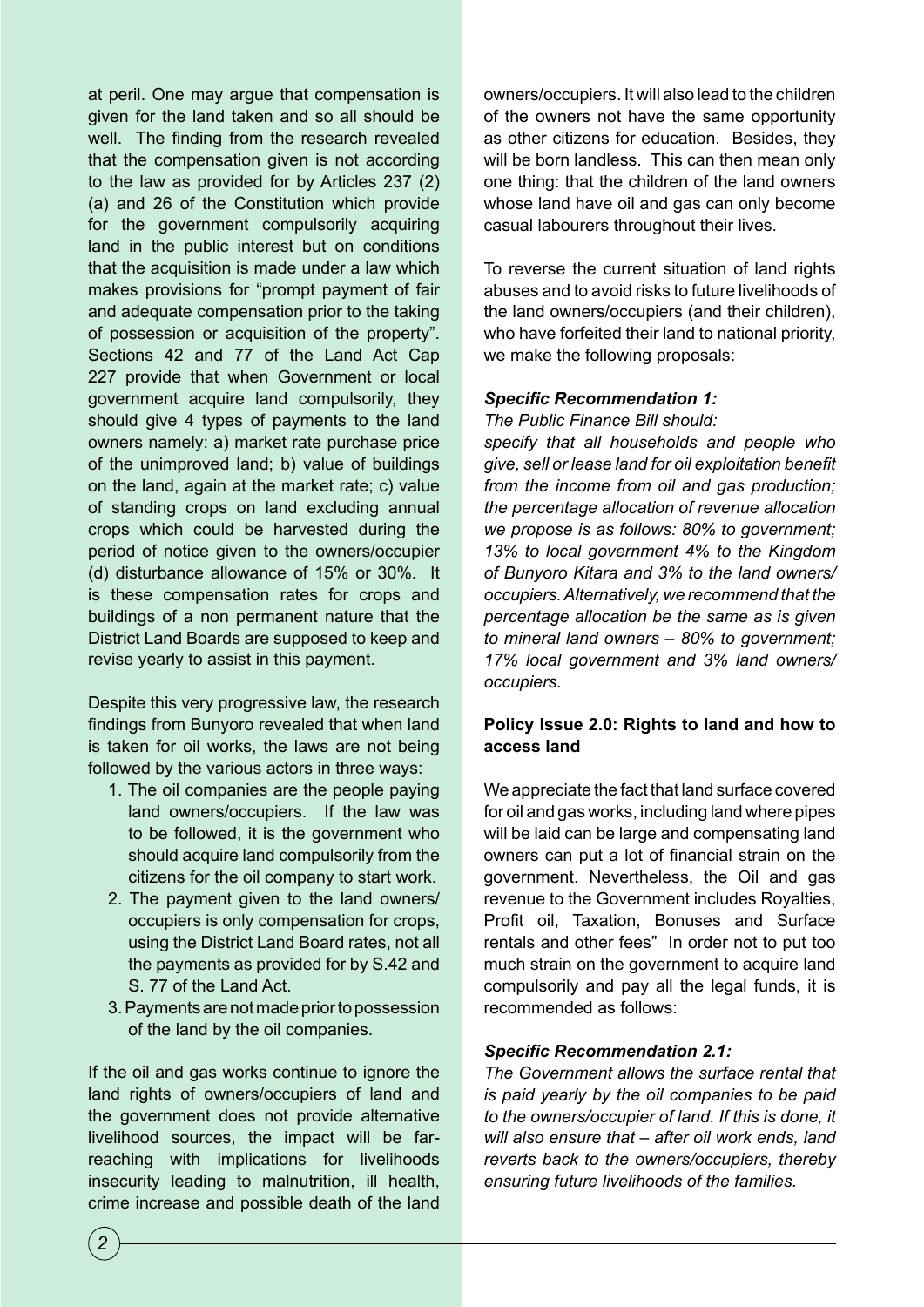## *Specific Recommendation 2.2:*

*It is also further recommended that the provisions that protect the interests of the owners and occupiers that are in the Mining policy and Act of 2003 but missing in the Petroleum laws, be included in the petroleum laws. These are sections providing for environment impact assessment, protection and restoration, on employment preference to citizens, protection of rights to waters and wetlands, right to graze stock and cultivate and respect of or on any land which is held communally for cultural rite, etc.*

## *Specific Recommendation 2.3:*

*If the proposal for payment of annual surface rental is not acceptable, in the alternative, it is proposed that oil companies first negotiate the purchase or rent the land with oil and gas, failure of which, the government compulsorily acquires land. For this, it is recommended that the process of amending the Land Acquisition Act be faster. The land acquisition act is the law to guide how compulsory land acquisition is to be done but it was passed before the 1995 Constitution and does not conform to the Constitution to provide prompt, fair and adequate compensation for those that lose their land through compulsory acquisition of land by government. This Act is under revision.*

# **Policy Issue 3.0: Accessing land for oil and gas production**

There are 4 tenure systems under which Ugandans own land. Three of these (Mailo, Freehold, Leasehold) are individualized and titled and governed by Acts of Parliament. Purchasing or leasing land which has paper titles is therefore much easier because it is easy to identify the owners of these lands and to prove that they own the land. The fourth and predominant tenure system in the "oil regions" is customary land tenure system. Under customary tenure, there are three types of land ownership units, namely: the individual, family and community. Individual land may be purchased; most family land is inherited and held in trust for the family. Family land on the other hand, is managed in trust for the family by the head of family (i.e. a married man, a widow, an adult and unmarried woman, a divorced woman), under the supervision of the clan (represented by a father, grandfather, or uncle). Community land is usually for grazing, forests, hunting, etc. Community land can be owned by as many people as those in a village or two villages. The fact that communal land is more often than not owned by many makes it difficult to bring all the owners together to agree to either sell or lease the land.

Besides, customary land is governed by customary law which is legally binding for all transactions and affects the interpretation and procedures to be followed in the case of sales, gifts and rental agreements. Unfortunately, these laws are oral and as such, Lawyers in Uganda are not adequately trained in it at lawschool, and are often not well versed enough to understand land rights and responsibilities under customary land tenure system.

## *Specific Recommendations 3.1:*

*Due to the oral nature of customary tenure systems, it is difficult to know who the head of family for which land is and what customary law applies. It is therefore recommended that the Ministry of Lands, working with the Bunyoro Kitara Kingdom and other actors, puts in place an administrative guideline for:*

- *a) agreeing on boundary tree species and campaigning for owners of land and neighbours to plant them. This will help in identifying units of land owned.*
- *b) understanding the family rights and supporting families to draw sketch maps and write names of all family members who own the land on it to avoid only the individual head of family (married man, widow, unmarried woman, divorced woman) usurping the land rights of the family members who have equal rights to the land. This will be useful when negotiating for access to land for oil production and for revenue payment*
- *c) identifying the head of family and preventing that s/he enters into a leasehold or sales agreement without the consent of the family members and the clan authorities*

## *Specific Recommendations 3.2:*

*To access land according to the legal provisions cited above, it is recommended that the Ministry*